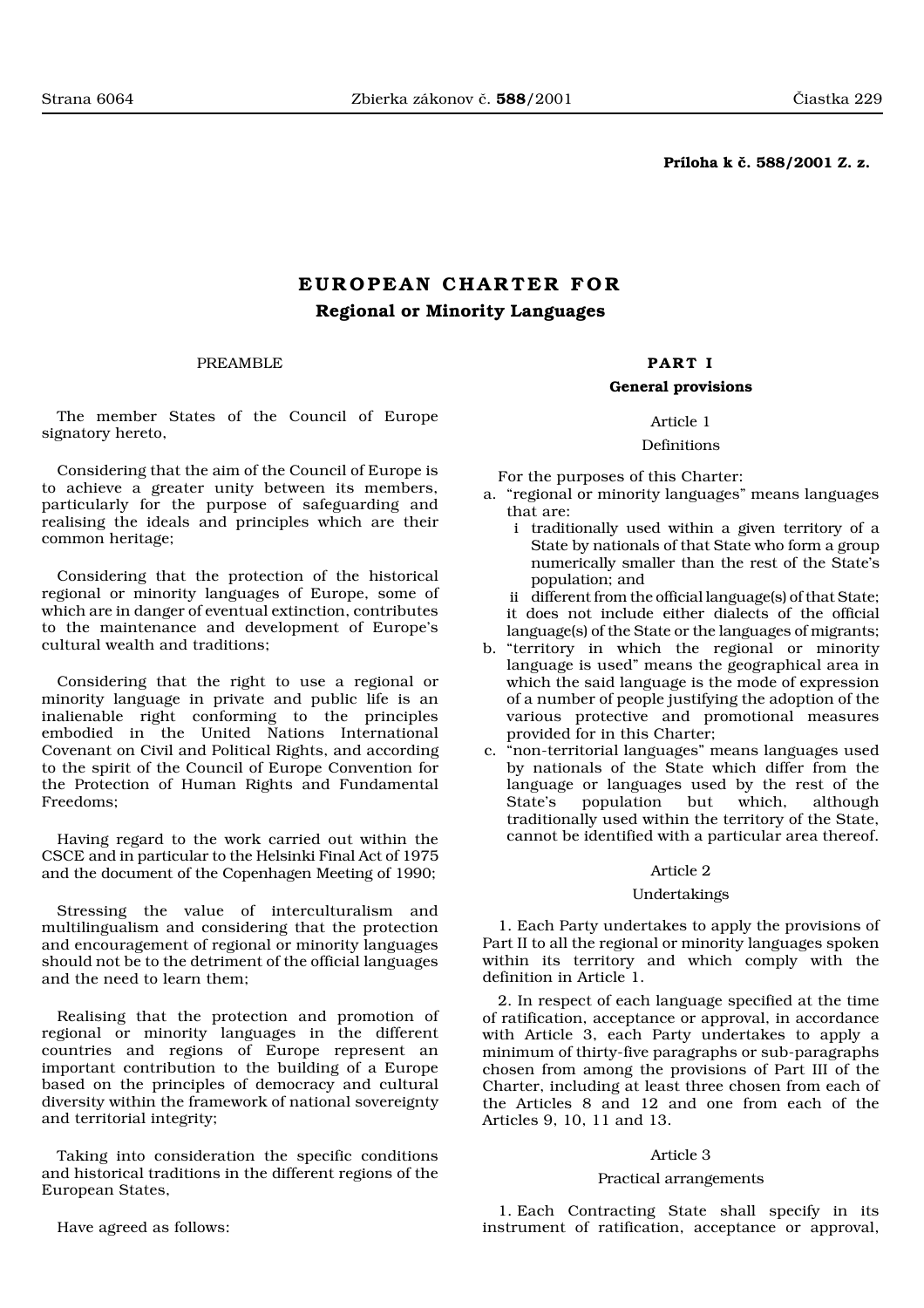each regional or minority language, or official language which is less widely used on the whole or part of its territory, to which the paragraphs chosen in accordance with Article 2, paragraph 2, shall apply.

2. Any Party may, at any subsequent time, notify the Secretary General that it accepts the obligations arising out of the provisions of any other paragraph of the Charter not already specified in its instrument of ratification, acceptance or approval, or that it will apply paragraph 1 of the present article to other regional or minority languages, or to other official languages which are less widely used on the whole or part of its territory.

3. The undertakings referred to in the foregoing paragraph shall be deemed to form an integral part of the ratification, acceptance or approval and will have the same effect as from their date of notification.

#### Article 4

## Existing regimes of protection

1. Nothing in this Charter shall be construed as limiting or derogating from any of the rights guaranteed by the European Convention on Human Rights.

2. The provisions of this Charter shall not affect any more favourable provisions concerning the status of regional or minority languages, or the legal regime of persons belonging to minorities which may exist in a Party or are provided for by relevant bilateral or multilateral international agreements.

#### Article 5

# Existing obligations

Nothing in this Charter may be interpreted as implying any right to engage in any activity or perform any action in contravention of the purposes of the Charter of the United Nations or other obligations under international law, including the principle of the sovereignty and territorial integrity of States.

## Article 6

## Information

The Parties undertake to see to it that the authorities, organisations and persons concerned are informed of the rights and duties established by this Charter.

## **PART II**

# **Objectives and principles pursued in accordance with Article 2, paragraph 1**

## Article 7

## Objectives and principles

1. In respect of regional or minority languages, within the territories in which such languages are used and according to the situation of each language, the Parties shall base their policies, legislation and practice on the following objectives and principles:

- a. the recognition of the regional or minority languages as an expression of cultural wealth;
- b. the respect of the geographical area of each regional or minority language in order to ensure that existing or new administrative divisions do not constitute an obstacle to the promotion of the regional or minority language in question;
- c. the need for resolute action to promote regional or minority languages in order to safeguard them;
- d. the facilitation and/or encouragement of the use of regional or minority languages, in speech and writing, in public and private life;
- e. the maintenance and development of links, in the fields covered by this Charter, between groups using a regional or minority language and other groups in the State employing a language used in identical or similar form, as well as the establishment of cultural relations with other groups in the State using different languages;
- f. the provision of appropriate forms and means for the teaching and study of regional or minority languages at all appropriate stages;
- g. the provision of facilities enabling non-speakers of a regional or minority language living in the area where it is used to learn it if they so desire;
- h. the promotion of study and research on regional or minority languages at universities or equivalent institutions;
- i. the promotion of appropriate types of transnational exchanges, in the fields covered by this Charter, for regional or minority languages used in identical or similar form in two or more States.

2. The Parties undertake to eliminate, if they have not yet done so, any unjustified distinction, exclusion, restriction or preference relating to the use of a regional or minority language and intended to discourage or endanger the maintenance or development of it. The adoption of special measures in favour of regional or minority languages aimed at promoting equality between the users of these languages and the rest of the population or which take due account of their specific conditions is not considered to be an act of discrimination against the users of more widely-used languages.

3. The Parties undertake to promote, by appropriate measures, mutual understanding between all the linguistic groups of the country and in particular the inclusion of respect, understanding and tolerance in relation to regional or minority languages among the objectives of education and training provided within their countries and encouragement of the mass media to pursue the same objective.

4. In determining their policy with regard to regional or minority languages, the Parties shall take into consideration the needs and wishes expressed by the groups which use such languages. They are encouraged to establish bodies, if necessary, for the purpose of advising the authorities on all matters pertaining to regional or minority languages.

5. The Parties undertake to apply, mutatis mutandis, the principles listed in paragraphs 1 to 4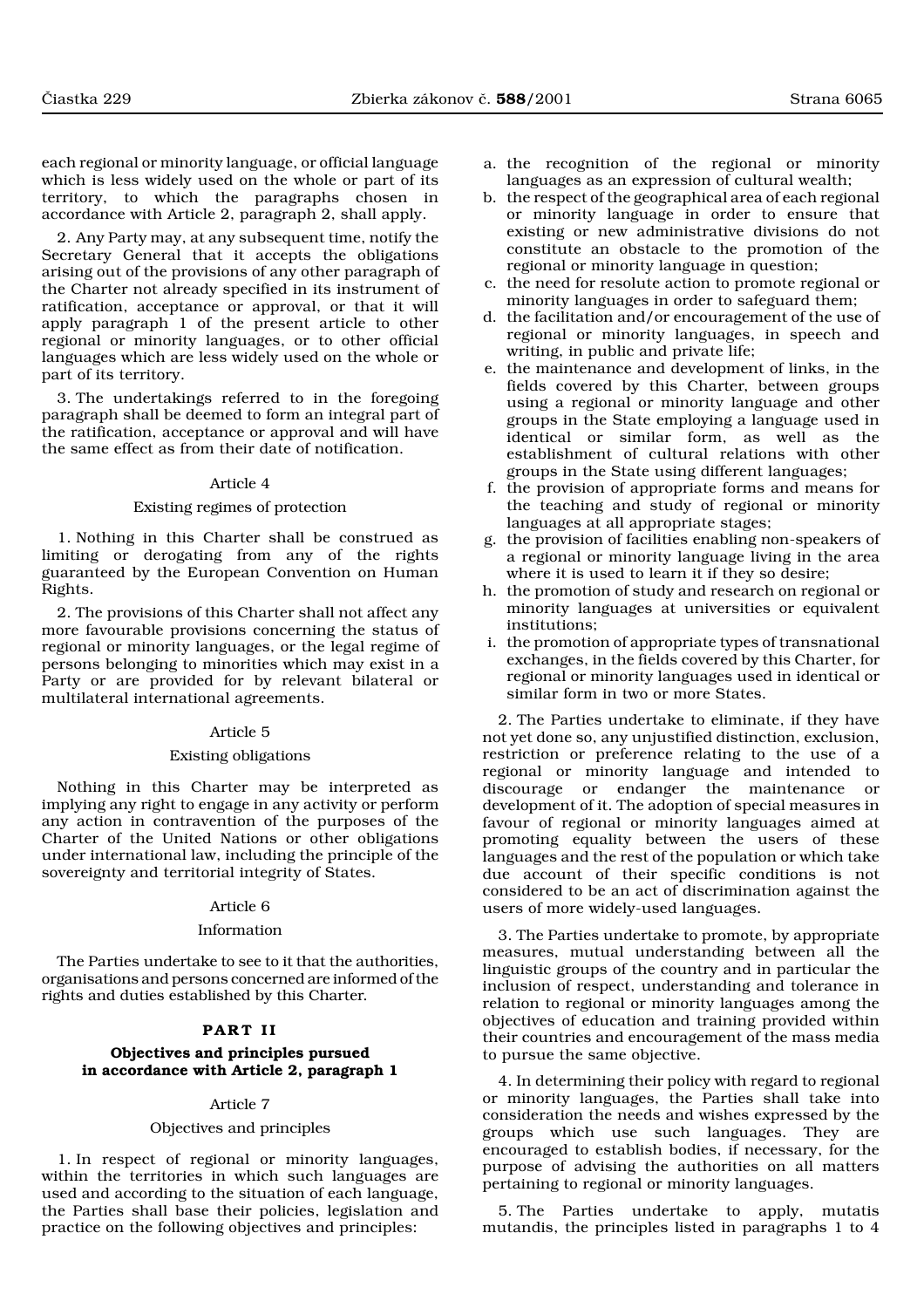above to non-territorial languages. However, as far as these languages are concerned, the nature and scope of the measures to be taken to give effect to this Charter shall be determined in a flexible manner, bearing in mind the needs and wishes, and respecting the traditions and characteristics, of the groups which use the languages concerned.

## **PART III**

# **Measures to promote the use of regional or minority languages in public life in accordance with the undertakings entered into under Article 2, paragraph 2**

## Article 8

## Education

1. With regard to education, the Parties undertake, within the territory in which such languages are used, according to the situation of each of these languages, and without prejudice to the teaching of the official language(s) of the State:

- a. i to make available pre-school education in the relevant regional or minority languages; or
	- ii to make available a substantial part of pre-school education in the relevant regional or minority languages; or
	- iii to apply one of the measures provided for under i and ii above at least to those pupils whose families so request and whose number is considered sufficient; or
	- iv if the public authorities have no direct competence in the field of pre-school education, to favour and/or encourage the application of the measures referred to under i to iii above;
- b. i to make available primary education in the relevant regional or minority languages; or
	- ii to make available a substantial part of primary education in the relevant regional or minority languages; or
	- iii to provide, within primary education, for the teaching of the relevant regional or minority languages as an integral part of the curriculum; or
	- iv to apply one of the measures provided for under i to iii above at least to those pupils whose families so request and whose number is considered sufficient;
- c. i to make available secondary education in the relevant regional or minority languages; or
	- ii to make available a substantial part of secondary education in the relevant regional or minority languages; or
	- iii to provide, within secondary education, for the teaching of the relevant regional or minority languages as an integral part of the curriculum; or
	- iv to apply one of the measures provided for under i to iii above at least to those pupils who, or where appropriate whose families, so wish in a number considered sufficient;
- d. i to make available technical and vocational

education in the relevant regional or minority languages; or

- ii to make available a substantial part of technical and vocational education in the relevant regional or minority languages; or
- iii to provide, within technical and vocational education, for the teaching of the relevant regional or minority languages as an integral part of the curriculum; or
- iv to apply one of the measures provided for under i to iii above at least to those pupils who, or where appropriate whose families, so wish in a number considered sufficient;
- e. i to make available university and other higher education in regional or minority languages; or
	- ii to provide facilities for the study of these languages as university and higher education subjects; or
	- iii if, by reason of the role of the State in relation to higher education institutions, sub-paragraphs i and ii cannot be applied, to encourage and/or allow the provision of university or other forms of higher education in regional or minority languages or of facilities for the study of these languages as university or higher education subjects;
- f. i to arrange for the provision of adult and continuing education courses which are taught mainly or wholly in the regional or minority languages; or
	- ii to offer such languages as subjects of adult and continuing education; or
	- iii if the public authorities have no direct competence in the field of adult education, to favour and/or encourage the offering of such languages as subjects of adult and continuing education;
- g. to make arrangements to ensure the teaching of the history and the culture which is reflected by the regional or minority language;
- h. to provide the basic and further training of the teachers required to implement those of paragraphs a to g accepted by the Party;
- i. to set up a supervisory body or bodies responsible for monitoring the measures taken and progress achieved in establishing or developing the teaching of regional or minority languages and for drawing up periodic reports of their findings, which will be made public.

2. With regard to education and in respect of territories other than those in which the regional or minority languages are traditionally used, the Parties undertake, if the number of users of a regional or minority language justifies it, to allow, encourage or provide teaching in or of the regional or minority language at all the appropriate stages of education.

## Article 9

# Judicial authorities

1. The Parties undertake, in respect of those judicial districts in which the number of residents using the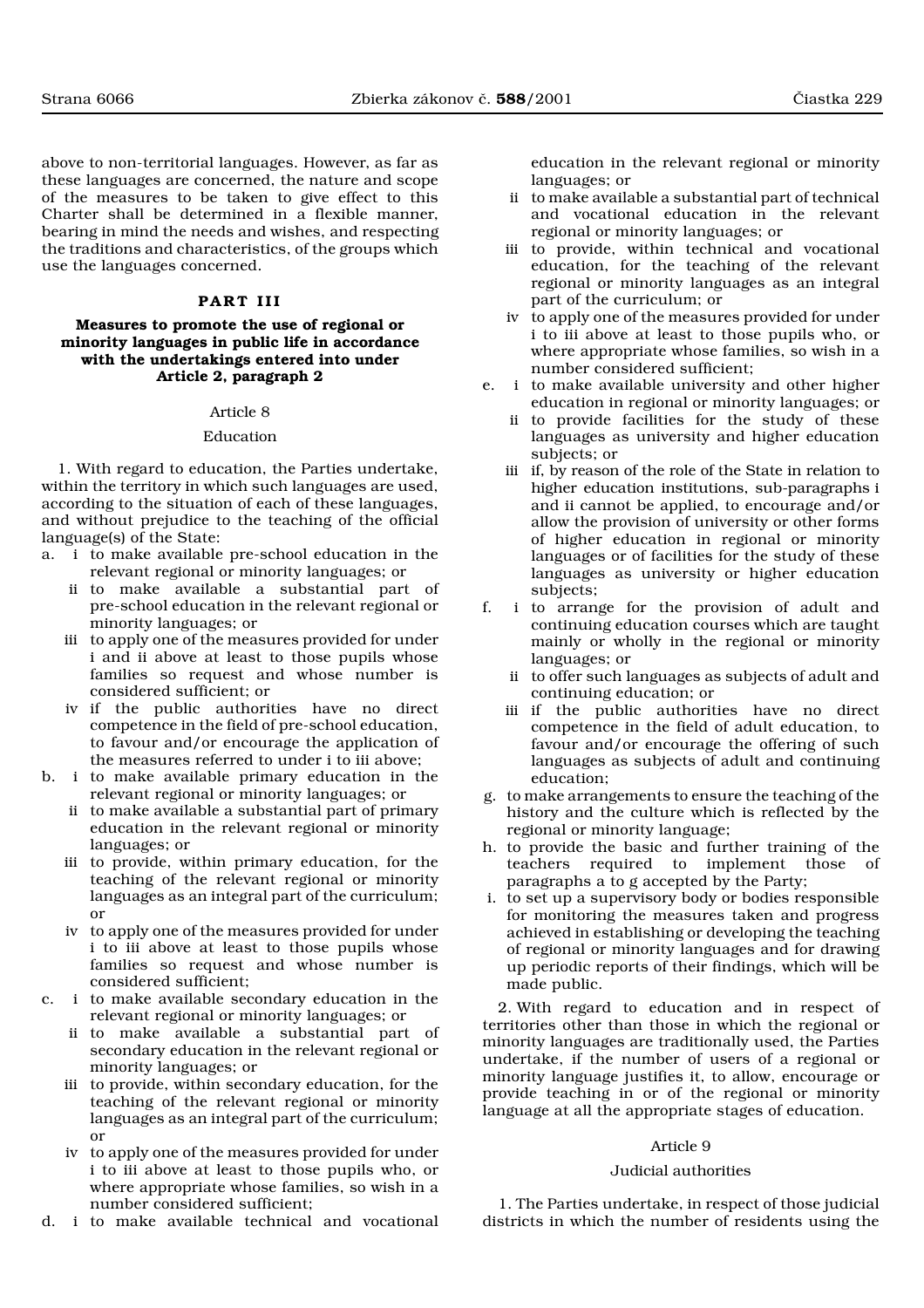regional or minority languages justifies the measures specified below, according to the situation of each of these languages and on condition that the use of the facilities afforded by the present paragraph is not considered by the judge to hamper the proper administration of justice:

a. in criminal proceedings:

- i to provide that the courts, at the request of one of the parties, shall conduct the proceedings in the regional or minority languages; and/or
- ii to guarantee the accused the right to use his/her regional or minority language; and/or
- iii to provide that requests and evidence, whether written or oral, shall not be considered inadmissible solely because they are formulated in a regional or minority language; and/or
- iv to produce, on request, documents connected with legal proceedings in the relevant regional or minority language,

if necessary by the use of interpreters and translations involving no extra expense for the persons concerned;

- b. in civil proceedings:
	- i to provide that the courts, at the request of one of the parties, shall conduct the proceedings in the regional or minority languages; and/or
	- ii to allow, whenever a litigant has to appear in person before a court, that he or she may use his or her regional or minority language without thereby incurring additional expense; and/or
	- iii to allow documents and evidence to be produced in the regional or minority languages,

if necessary by the use of interpreters and translations;

- c. in proceedings before courts concerning administrative matters:
	- i to provide that the courts, at the request of one of the parties, shall conduct the proceedings in the regional or minority languages; and/or
	- ii to allow, whenever a litigant has to appear in person before a court, that he or she may use his or her regional or minority language without thereby incurring additional expense; and/or
	- iii to allow documents and evidence to be produced in the regional or minority languages, if necessary by the use of interpreters and

translations;

d. to take steps to ensure that the application of sub-paragraphs i and iii of paragraphs b and c above and any necessary use of interpreters and translations does not involve extra expense for the persons concerned.

2. The Parties undertake:

- a. not to deny the validity of legal documents drawn up within the State solely because they are drafted in a regional or minority language; or
- b. not to deny the validity, as between the parties, of legal documents drawn up within the country solely because they are drafted in a regional or minority language, and to provide that they can be invoked against interested third parties who are not users of these languages on condition that the

contents of the document are made known to them by the person(s) who invoke(s) it; or

c. not to deny the validity, as between the parties, of legal documents drawn up within the country solely because they are drafted in a regional or minority language.

3. The Parties undertake to make available in the regional or minority languages the most important national statutory texts and those relating particularly to users of these languages, unless they are otherwise provided.

## Article 10

#### Administrative authorities and public services

1. Within the administrative districts of the State in which the number of residents who are users of regional or minority languages justifies the measures specified below and according to the situation of each language, the Parties undertake, as far as this is reasonably possible:

- a. i to ensure that the administrative authorities use the regional or minority languages; or
	- ii to ensure that such of their officers as are in contact with the public use the regional or minority languages in their relations with persons applying to them in these languages; or
	- iii to ensure that users of regional or minority languages may submit oral or written applications and receive a reply in these languages; or
	- iv to ensure that users of regional or minority languages may submit oral or written applications in these languages; or
	- v to ensure that users of regional or minority languages may validly submit a document in these languages;
- b. to make available widely used administrative texts and forms for the population in the regional or minority languages or in bilingual versions;
- c. to allow the administrative authorities to draft documents in a regional or minority language.

2. In respect of the local and regional authorities on whose territory the number of residents who are users of regional or minority languages is such as to justify the measures specified below, the Parties undertake to allow and/or encourage:

- a. the use of regional or minority languages within the framework of the regional or local authority;
- b. the possibility for users of regional or minority languages to submit oral or written applications in these languages;
- c. the publication by regional authorities of their official documents also in the relevant regional or minority languages;
- d. the publication by local authorities of their official documents also in the relevant regional or minority languages;
- e. the use by regional authorities of regional or minority languages in debates in their assemblies,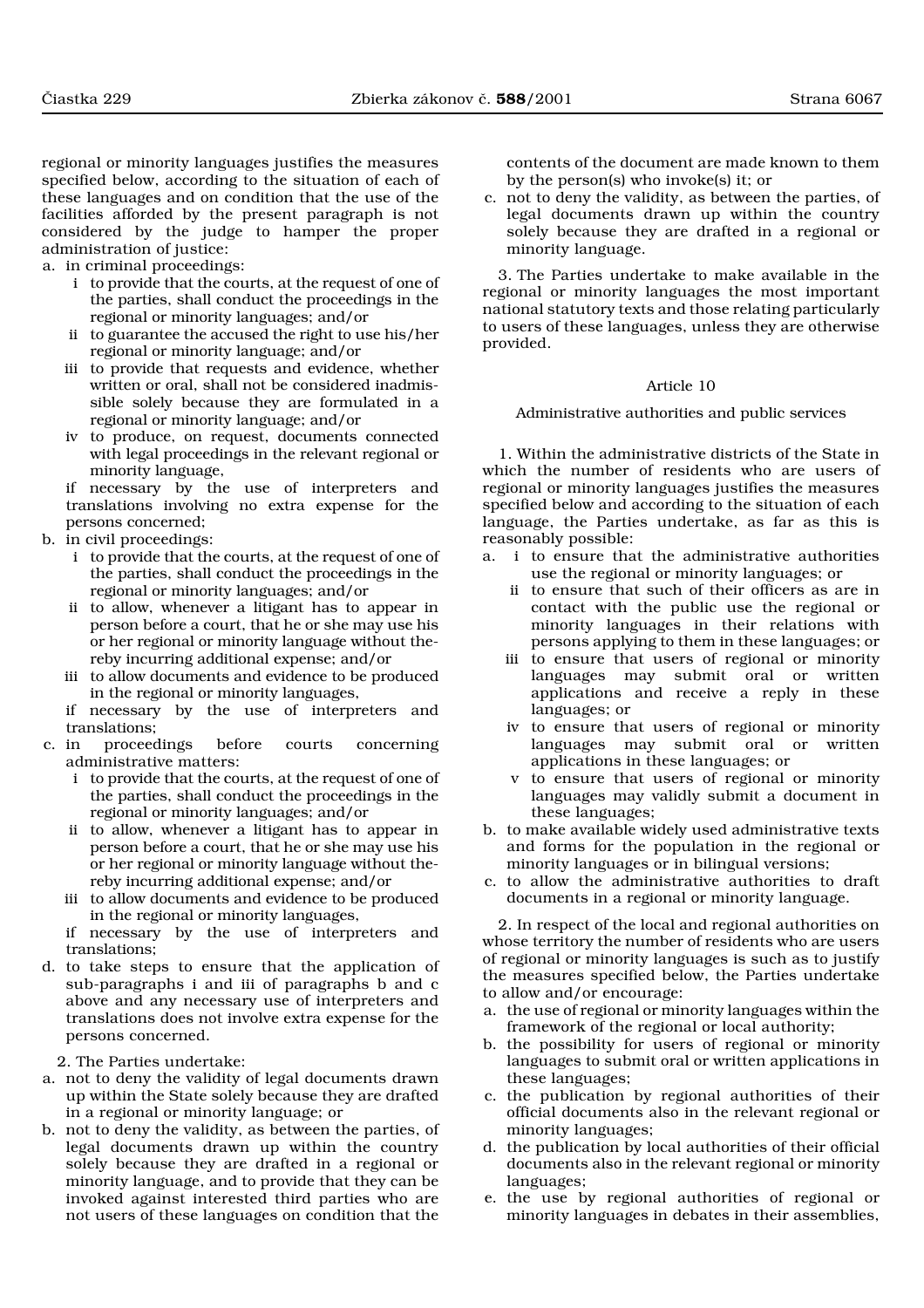without excluding, however, the use of the official language(s) of the State;

- f. the use by local authorities of regional or minority languages in debates in their assemblies, without excluding, however, the use of the official language(s) of the State;
- g. the use or adoption, if necessary in conjunction with the name in the official language(s), of traditional and correct forms of place-names in regional or minority languages.

3. With regard to public services provided by the administrative authorities or other persons acting on their behalf, the Parties undertake, within the territory in which regional or minority languages are used, in accordance with the situation of each language and as far as this is reasonably possible:

- a. to ensure that the regional or minority languages are used in the provision of the service; or
- b. to allow users of regional or minority languages to submit a request and receive a reply in these languages; or
- c. to allow users of regional or minority languages to submit a request in these languages.

4. With a view to putting into effect those provisions of paragraphs 1, 2 and 3 accepted by them, the Parties undertake to take one or more of the following measures:

- a. translation or interpretation as may be required;
- b. recruitment and, where necessary, training of the officials and other public service employees required;
- c. compliance as far as possible with requests from public service employees having a knowledge of a regional or minority language to be appointed in the territory in which that language is used.

5. The Parties undertake to allow the use or adoption of family names in the regional or minority languages, at the request of those concerned.

#### Article 11

#### Media

1. The Parties undertake, for the users of the regional or minority languages within the territories in which those languages are spoken, according to the situation of each language, to the extent that the public authorities, directly or indirectly, are competent, have power or play a role in this field, and respecting the principle of the independence and autonomy of the media:

- a. to the extent that radio and television carry out a public service mission:
	- i to ensure the creation of at least one radio station and one television channel in the regional or minority languages; or
	- ii to encourage and/or facilitate the creation of at least one radio station and one television channel in the regional or minority languages; or
	- iii to make adequate provision so that broadcasters

offer programmes in the regional or minority languages;

- b. i to encourage and/or facilitate the creation of at least one radio station in the regional or minority languages; or
	- ii to encourage and/or facilitate the broadcasting of radio programmes in the regional or minority languages on a regular basis;
- c. i to encourage and/or facilitate the creation of at least one television channel in the regional or minority languages; or
	- ii to encourage and/or facilitate the broadcasting of television programmes in the regional or minority languages on a regular basis;
- d. to encourage and/or facilitate the production and distribution of audio and audiovisual works in the regional or minority languages;
- e. i to encourage and/or facilitate the creation and/or maintenance of at least one newspaper in the regional or minority languages; or
	- ii to encourage and/or facilitate the publication of newspaper articles in the regional or minority languages on a regular basis;
- f. i to cover the additional costs of those media which use regional or minority languages, wherever the law provides for financial assistance in general for the media; or
	- ii to apply existing measures for financial assistance also to audiovisual productions in the regional or minority languages;
- g. to support the training of journalists and other staff for media using regional or minority languages.

2. The Parties undertake to guarantee freedom of direct reception of radio and television broadcasts from neighbouring countries in a language used in identical or similar form to a regional or minority language, and not to oppose the retransmission of radio and television broadcasts from neighbouring countries in such a language. They further undertake to ensure that no restrictions will be placed on the freedom of expression and free circulation of information in the written press in a language used in identical or similar form to a regional or minority language. The exercise of the above-mentioned freedoms, since it carries with it duties and responsibilities, may be subject to such formalities, conditions, restrictions or penalties as are prescribed by law and are necessary in a democratic society, in the interests of national security, territorial integrity or public safety, for the prevention of disorder or crime, for the protection of health or morals, for the protection of the reputation or rights of others, for preventing disclosure of information received in confidence, or for maintaining the authority and impartiality of the judiciary.

3. The Parties undertake to ensure that the interests of the users of regional or minority languages are represented or taken into account within such bodies as may be established in accordance with the law with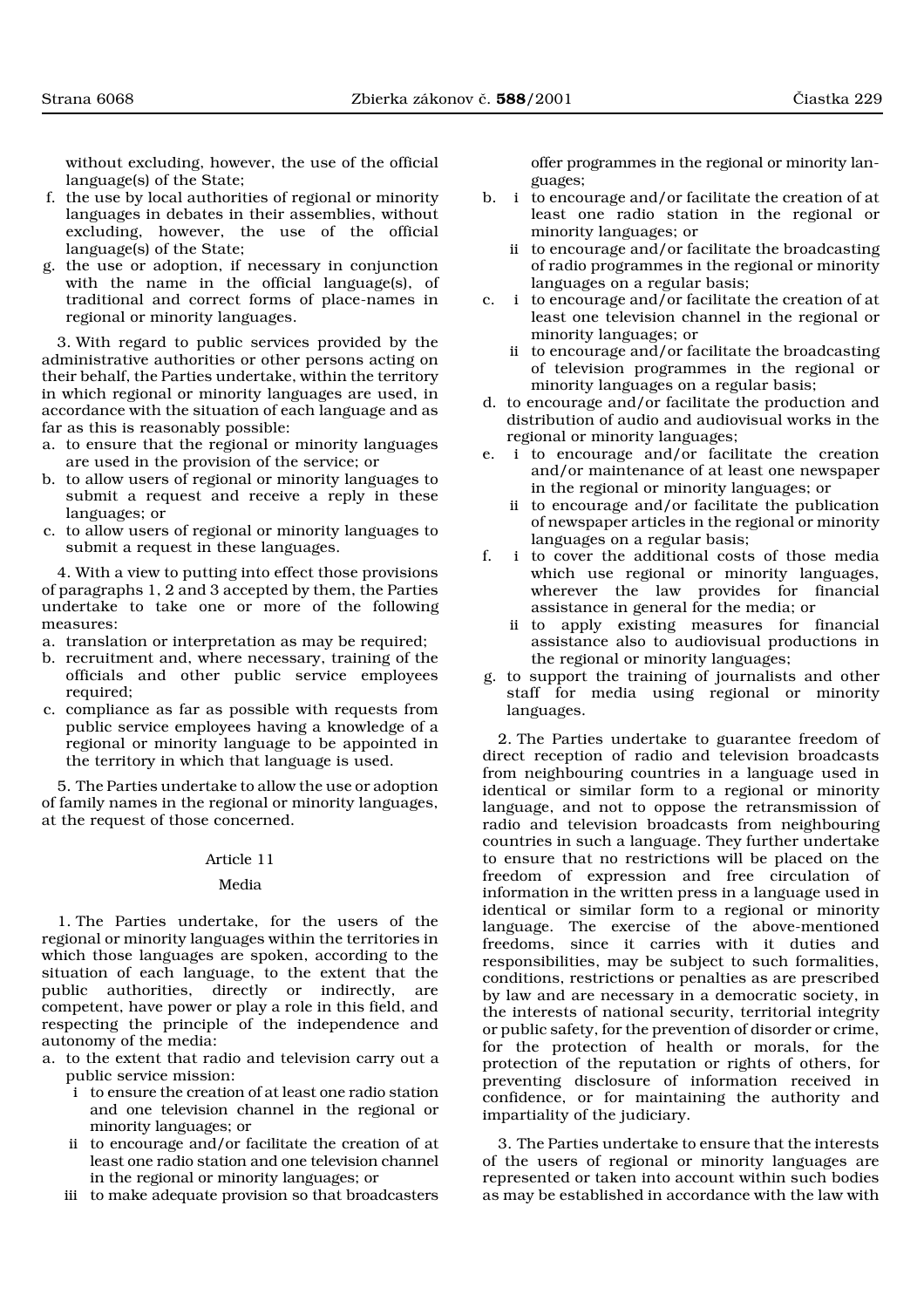responsibility for guaranteeing the freedom and pluralism of the media.

## Article 12

## Cultural activities and facilities

1. With regard to cultural activities and facilities - especially libraries, video libraries, cultural centres, museums, archives, academies, theatres and cinemas, as well as literary work and film production, vernacular forms of cultural expression, festivals and the culture industries, including inter alia the use of new technologies - the Parties undertake, within the territory in which such languages are used and to the extent that the public authorities are competent, have power or play a role in this field:

- a. to encourage types of expression and initiative specific to regional or minority languages and foster the different means of access to works produced in these languages;
- b. to foster the different means of access in other languages to works produced in regional or minority languages by aiding and developing translation, dubbing, post-synchronisation and subtitling activities;
- c. to foster access in regional or minority languages to works produced in other languages by aiding and developing translation, dubbing, post-synchronisation and subtitling activities;
- d. to ensure that the bodies responsible for organising or supporting cultural activities of various kinds make appropriate allowance for incorporating the knowledge and use of regional or minority languages and cultures in the undertakings which they initiate or for which they provide backing;
- e. to promote measures to ensure that the bodies responsible for organising or supporting cultural activities have at their disposal staff who have a full command of the regional or minority language concerned, as well as of the language(s) of the rest of the population;<br>f to encourage
- encourage direct participation by representatives of the users of a given regional or minority language in providing facilities and planning cultural activities;
- g. to encourage and/or facilitate the creation of a body or bodies responsible for collecting, keeping a copy of and presenting or publishing works produced in the regional or minority languages;
- h. if necessary, to create and/or promote and finance translation and terminological research services, particularly with a view to maintaining and developing appropriate administrative, commercial, economic, social, technical or legal terminology in each regional or minority language.

2. In respect of territories other than those in which the regional or minority languages are traditionally used, the Parties undertake, if the number of users of a regional or minority language justifies it, to allow, encourage and/or provide appropriate cultural

activities and facilities in accordance with the preceding paragraph.

3. The Parties undertake to make appropriate provision, in pursuing their cultural policy abroad, for regional or minority languages and the cultures they reflect.

#### Article 13

#### Economic and social life

1. With regard to economic and social activities, the Parties undertake, within the whole country:

- a. to eliminate from their legislation any provision prohibiting or limiting without justifiable reasons the use of regional or minority languages in documents relating to economic or social life, particularly contracts of employment, and in technical documents such as instructions for the use of products or installations;
- b. to prohibit the insertion in internal regulations of companies and private documents of any clauses excluding or restricting the use of regional or minority languages, at least between users of the same language;
- c. to oppose practices designed to discourage the use of regional or minority languages in connection with economic or social activities;
- d. to facilitate and/or encourage the use of regional or minority languages by means other than those specified in the above sub-paragraphs.

2. With regard to economic and social activities, the Parties undertake, in so far as the public authorities are competent, within the territory in which the regional or minority languages are used, and as far as this is reasonably possible:

- a. to include in their financial and banking regulations provisions which allow, by means of procedures compatible with commercial practice, the use of regional or minority languages in drawing up payment orders (cheques, drafts, etc.) or other financial documents, or, where appropriate, to ensure the implementation of such provisions;
- b. in the economic and social sectors directly under their control (public sector), to organise activities to promote the use of regional or minority languages;
- c. to ensure that social care facilities such as hospitals, retirement homes and hostels offer the possibility of receiving and treating in their own language persons using a regional or minority language who are in need of care on grounds of ill-health, old age or for other reasons;
- d. to ensure by appropriate means that safety instructions are also drawn up in regional or minority languages;
- e. to arrange for information provided by the competent public authorities concerning the rights of consumers to be made available in regional or minority languages.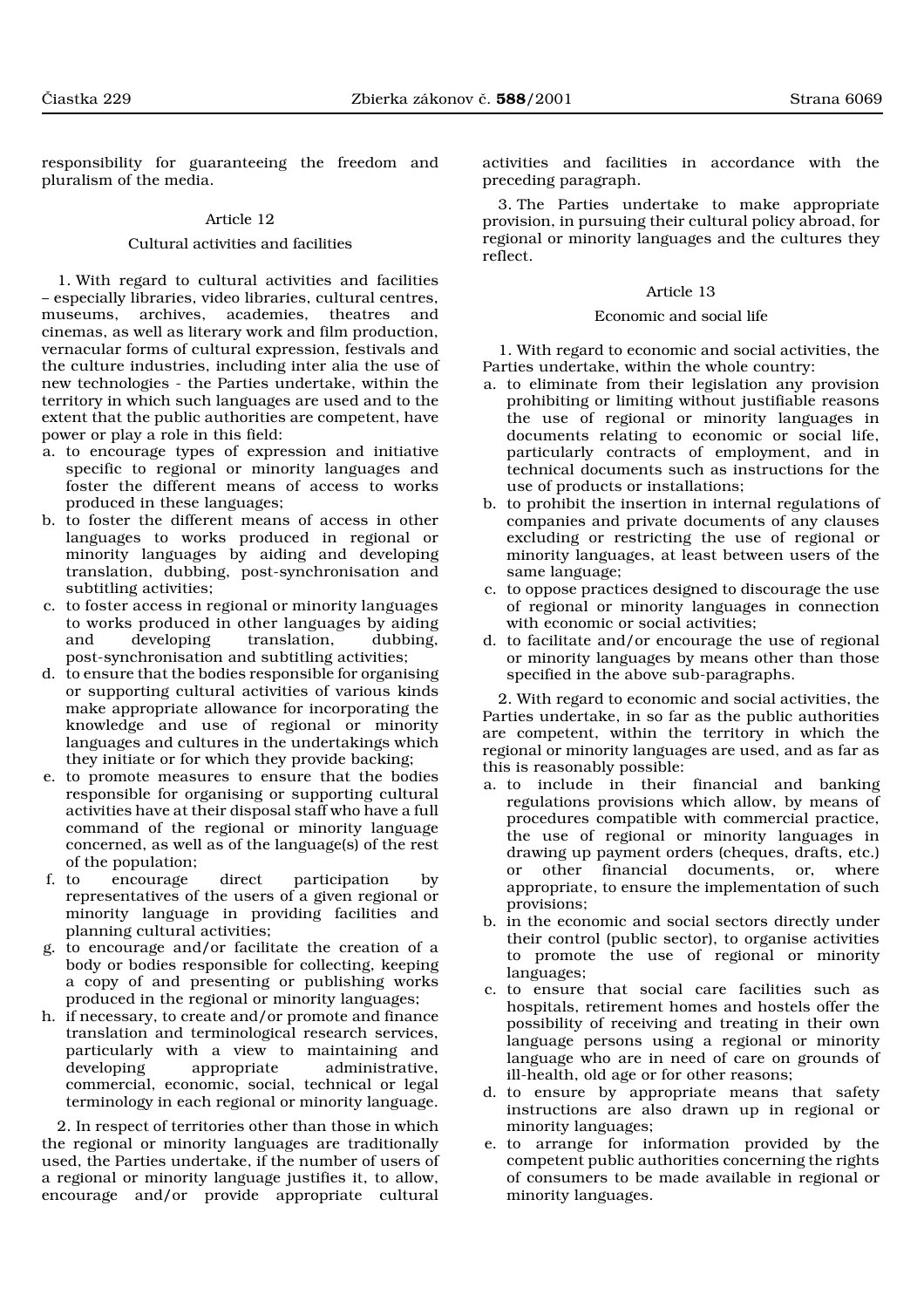# Article 14

## Transfrontier exchanges

The Parties undertake:

- a. to apply existing bilateral and multilateral agreements which bind them with the States in which the same language is used in identical or similar form, or if necessary to seek to conclude such agreements, in such a way as to foster contacts between the users of the same language in the States concerned in the fields of culture, education, information, vocational training and permanent education;
- b. for the benefit of regional or minority languages, to facilitate and/or promote co-operation across borders, in particular between regional or local authorities in whose territory the same language is used in identical or similar form.

#### **PART IV**

# **Application of the Charter**

#### Article 15

#### Periodical reports

1. The Parties shall present periodically to the Secretary General of the Council of Europe, in a form to be prescribed by the Committee of Ministers, a report on their policy pursued in accordance with Part II of this Charter and on the measures taken in application of those provisions of Part III which they have accepted. The first report shall be presented within the year following the entry into force of the Charter with respect to the Party concerned, the other reports at three-yearly intervals after the first report.

2. The Parties shall make their reports public.

#### Article 16

#### Examination of the reports

1. The reports presented to the Secretary General of the Council of Europe under Article 15 shall be examined by a committee of experts constituted in accordance with Article 17.

2. Bodies or associations legally established in a Party may draw the attention of the committee of experts to matters relating to the undertakings entered into by that Party under Part III of this Charter. After consulting the Party concerned, the committee of experts may take account of this information in the preparation of the report specified in paragraph 3 below. These bodies or associations can furthermore submit statements concerning the policy pursued by a Party in accordance with Part II.

3. On the basis of the reports specified in paragraph 1 and the information mentioned in paragraph 2, the committee of experts shall prepare a report for the Committee of Ministers. This report shall be accompanied by the comments which the Parties have been requested to make and may be made public by the Committee of Ministers.

4. The report specified in paragraph 3 shall contain in particular the proposals of the committee of experts to the Committee of Ministers for the preparation of such recommendations of the latter body to one or more of the Parties as may be required.

5. The Secretary General of the Council of Europe shall make a two-yearly detailed report to the Parliamentary Assembly on the application of the Charter.

#### Article 17

#### Committee of experts

1. The committee of experts shall be composed of one member per Party, appointed by the Committee of Ministers from a list of individuals of the highest integrity and recognised competence in the matters dealt with in the Charter, who shall be nominated by the Party concerned.

2. Members of the committee shall be appointed for a period of six years and shall be eligible for reappointment. A member who is unable to complete a term of office shall be replaced in accordance with the procedure laid down in paragraph 1, and the replacing member shall complete his predecessor's term of office.

3. The committee of experts shall adopt rules of procedure. Its secretarial services shall be provided by the Secretary General of the Council of Europe.

#### **PART V**

#### **Final provisions**

#### Article 18

This Charter shall be open for signature by the member States of the Council of Europe. It is subject to ratification, acceptance or approval. Instruments of ratification, acceptance or approval shall be deposited with the Secretary General of the Council of Europe.

## Article 19

1. This Charter shall enter into force on the first day of the month following the expiration of a period of three months after the date on which five member States of the Council of Europe have expressed their consent to be bound by the Charter in accordance with the provisions of Article 18.

2. In respect of any member State which subsequently expresses its consent to be bound by it, the Charter shall enter into force on the first day of the month following the expiration of a period of three months after the date of the deposit of the instrument of ratification, acceptance or approval.

#### Article 20

1. After the entry into force of this Charter, the Committee of Ministers of the Council of Europe may